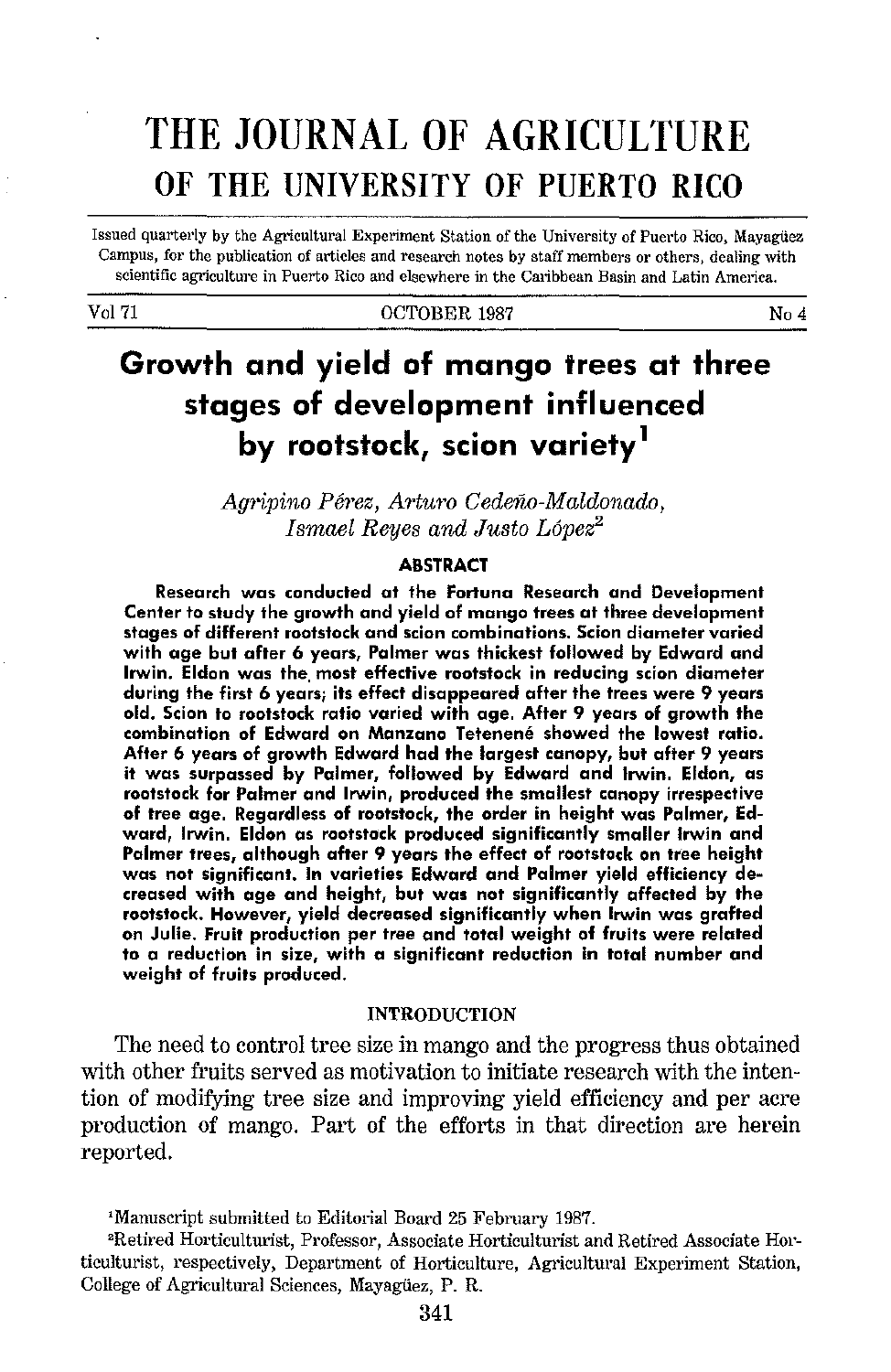The mango tree varies considerably in height and shape among varieties. It is normally propagated from seed or by means of grafting on unselected seedlings. These propagation practices usually result in very tall trees which are difficult to cultivate and harvest.

There is very little information in Puerto Rico or elsewhere on how to control tree size in mango. Research with temperate fruits in other countries (1, 3, 4, 5, 6) indicates that size, yield, nutrient content and survival of fruit trees can be modified through the use of rootstocks. Westwood et al. (3) reported that in three pear varieties, five rootstocks used in their experiments influenced height, spreading habit and volume of the canopy of the tree.

The influence of nine rootstocks on growth and production of two apple varieties was evaluated in Washington state (5) and demonstrated that after 16 years trees grafted on rootstocks with the least effect on tree size also produced the least efficiently.

#### MATERIALS AND METHODS

Research on different rootstock and scion conditions was initiated at the Fortuna Research and Development Center to study growth and yield of mango trees.

Varieties selected for the study included two tall (Edward and Palmer) and one semi-dwarf (Irwin) commercial varieties. These varieties were selected on the basis of consumer acceptance at the local markets. Variety Edward is an early bearer, whereas Palmer and Irwin produce midseason crops. One tall (Eldon) and three dwarf (Julie, Maida and Manzano Tetenené) varieties were used as rootstocks.

Trees were planted April 1973 at a 4.7 m  $\times$  6.1 m distance in randomized complete blocks including 12 treatments, four replicates and two trees per replication. In the summer of 1980, when the trees were 7 years old, one tree per treatment was removed to provide more space to remaining trees.

Since the average annual rainfall at the Fortuna Research and Development Center is 1020 mm, the experiment was grown with supplementary irrigation provided by drip irrigation. Fertilization, weed control and other management practices were performed in accordance with the recommendations of the Puerto Rico Agricultural Experiment Sta tion (2).

Trees started to bear a few fruits the second year after transplanting but because of lack of uniform fruits, these fruits were removed at an early stage of development.

Stock and scion diameter, tree height and canopy width were measured annually in July. Number and weight of fruits per tree was obtained by weekly picking all fruits starting to ripen. Two trained laborers with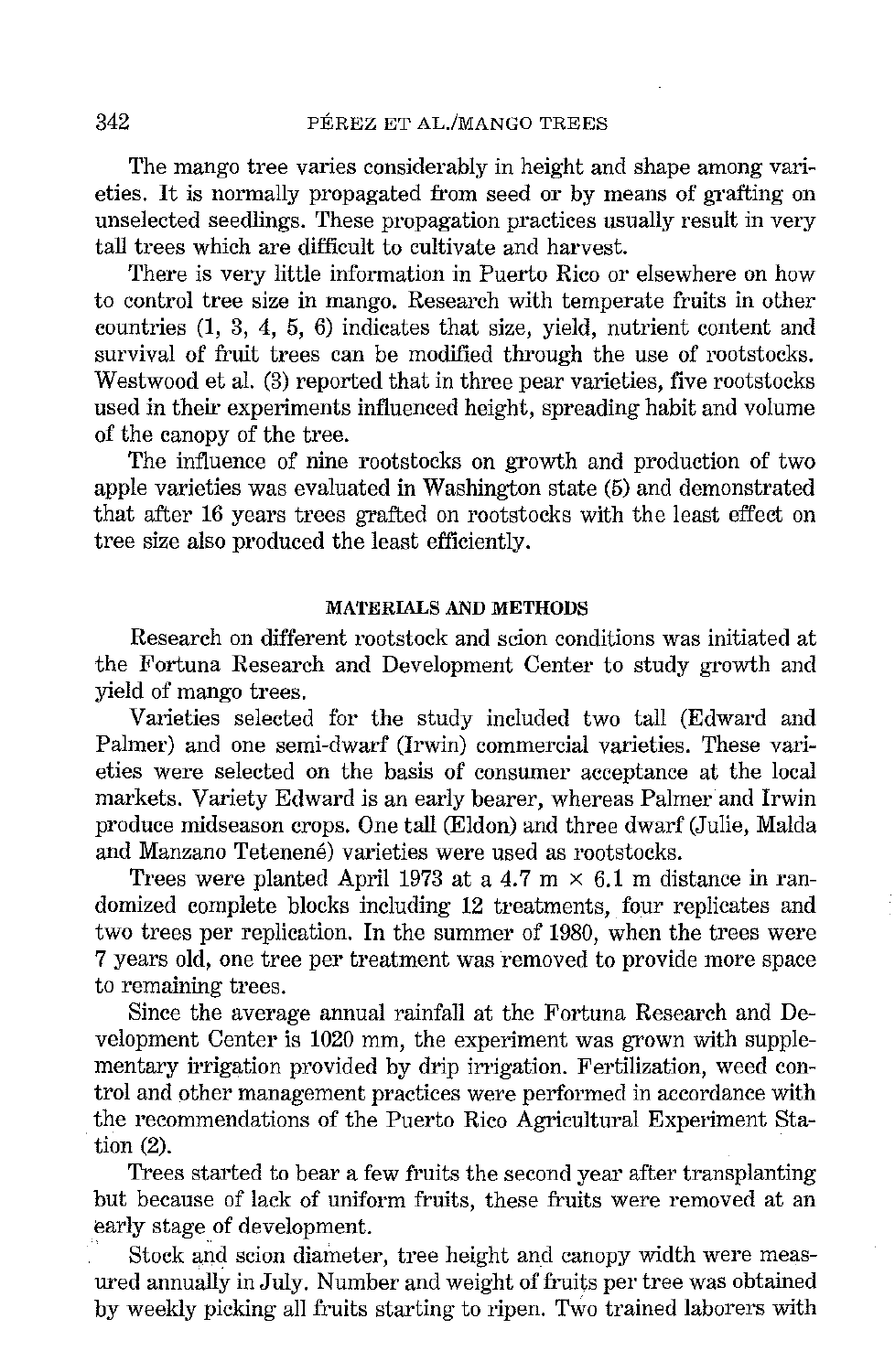more than 10 years of experience harvesting mangoes were employed for this operation.

Canopy volume (C.V.) was calculated with the formula

$$
C.V. = 4/3 \pi a^2 b,
$$

where  $a = 1/2$  the canopy width and  $b = 1/2$  the tree height. Yield efficiency was calculated by dividing the number and/or weight of fruits per tree by the number of cubic meters of canopy.

#### RESULTS AND DISCUSSION

## Scion diameter

Table 1 indicates that scion diameter increased with age for all varieties. After 3 years of growth Edward variety tended to be a thicker tree than Palmer or Irwin. However, Palmer had a thicker scion than the other varieties after 6 years of growth.

Eldon was the rootstock that produced the thinnest scion. However, this effect was more dramatic when the trees were 3 and 6 years old, but disappeared when the trees were 9 years old.

## Canopy width and volume

Table 2 indicates that canopy width varied for the different varieties when the trees were 3 and 6 years old, with size decreasing most in this order: Edward, Palmer and Irwin. However, after 9 years, Palmer had the largest canopy, followed by Edward and Irwin. Eldon as rootstock for Palmer and Irwin produced the smallest canopy, irrespective of tree age.

### Scion to rootstock ratio

When the trees were 3 years old there was no significant difference in scion/rootstock ratio in any of the varieties studied. However, when the trees were 6 years old, Palmer on Julie and Irwin on Eldon had a scion/stock ratio of 0.84, which was significantly lower than ratios in the other varieties. After 6 years of development, Edward on Manzano Tetenene had a 0.62 ratio, which was the lowest ratio for all the scion/ rootstock combinations (table 3). A low scion/rootstock ratio was associated with a small tree.

#### Tree height and yield efficiency

Table 4 indicates that irrespective of the rootstock, the order of tree height was Palmer, Edward and Irwin, and that the height increased continuously with tree age.

Results also indicate that when the trees were 3, 6 and 9 years old, Eldon as rootstock produced significantly smallest Irwin and Palmer trees. Edward trees grafted on Eldon and Manzano Tetenene were smaller at the ninth than at the sixth year after planting. This result is possi-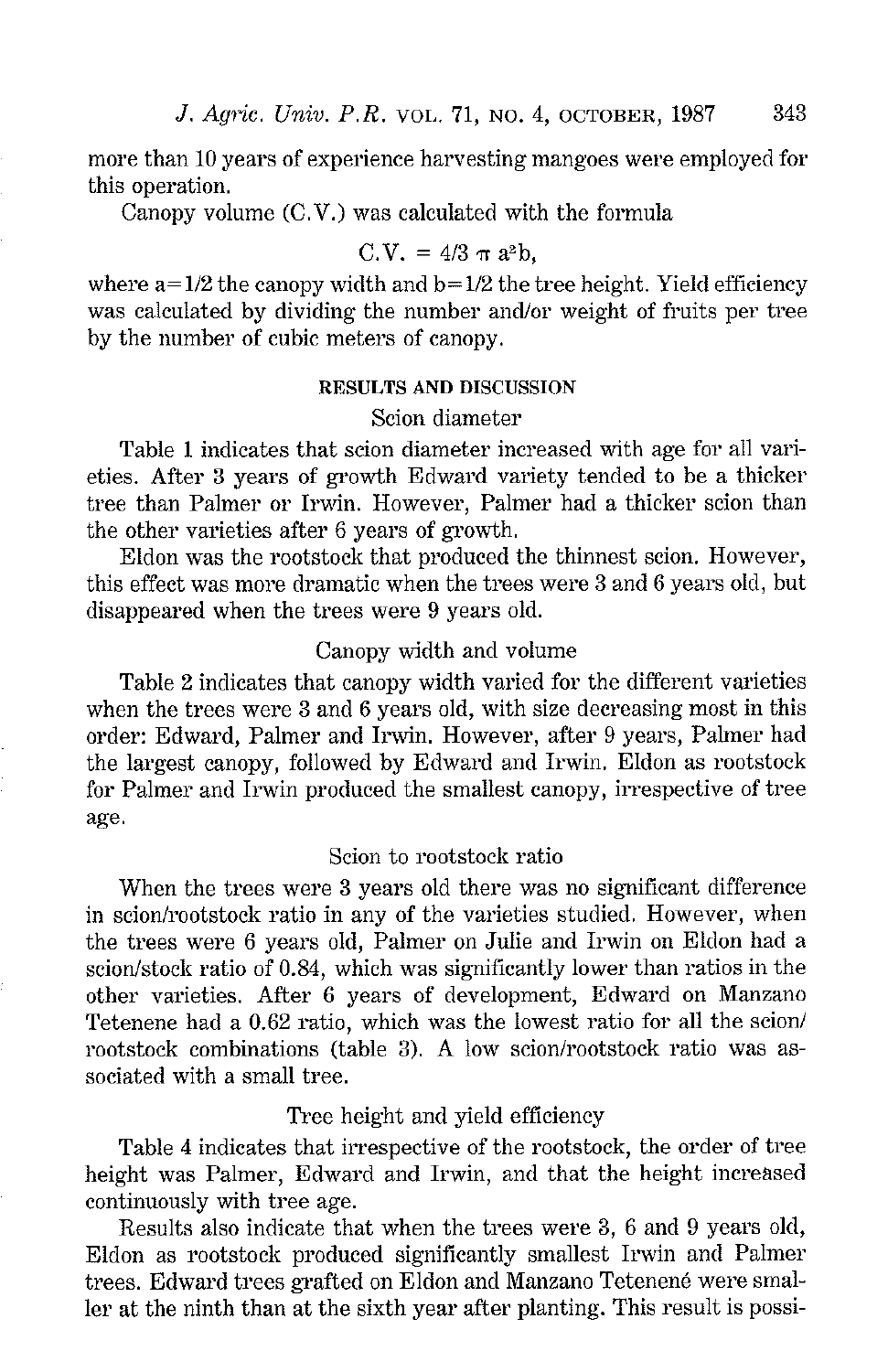|                  | Scion diameter (cm)<br>Years after transplanting |                     |                   |
|------------------|--------------------------------------------------|---------------------|-------------------|
| Rootstock        |                                                  |                     |                   |
|                  | 3                                                | 6                   | 9                 |
|                  |                                                  | Edward              |                   |
| Julie            | $11.6$ ab <sup>1</sup>                           | $21.0$ abc          | 27.3 ab           |
| Malda            | 12.0a                                            | 20.4 bc             | 26.0 ab           |
| Manzano Tetenené | 13.2a                                            | 22.0 ab             | 24.8 ab           |
| Eldon            | $11.2$ abc                                       | 20.3 bc             | 20.0 <sub>b</sub> |
|                  |                                                  | Palmer              |                   |
| Julie            | 11.1 <sub>bc</sub>                               | 24.5 а              | 318a              |
| Malda            | 10.6 <sub>bc</sub>                               | 20.3 <sub>bc</sub>  | 31.3 a            |
| Manzano Tetenené | 11.6 ab                                          | 21 7 ab             | 27.5 ab           |
| Eldon            | 9.4c                                             | 19.5 cde            | 26.0 ab           |
|                  |                                                  | Irwin               |                   |
| Julie            | 10.7 <sub>bc</sub>                               | $18.6$ cde          | 22.5 ab           |
| Malda            | 11.1 <sub>bc</sub>                               | 16.9 de             | 22.5ab            |
| Manzano Tetenené | 10.6 <sub>bc</sub>                               | 17.3 cde            | 20.0 <sub>b</sub> |
| Eldon            | 10.1 <sub>bc</sub>                               | 16.4 <sub>e</sub>   | 21.8ab            |
|                  |                                                  | Edward              |                   |
| Julie            | 11.0ab                                           | 19.2 ab             | 25.0 ab           |
| Malda            | 11.5a                                            | 19.9 ab             | 27.5 ab           |
| Manzano Tetenené | 12.4 a                                           | 21.2a               | 20.3 ab           |
| Eldon            | 10.7 bc                                          | 19.5ab              | 18.8 ab           |
|                  |                                                  | Palmer              |                   |
| Julie            | 10.1 <sub>bc</sub>                               | 20.3a               | 28.0 ab           |
| Malda            | 10.0 <sub>bc</sub>                               | 18.3 abc            | 29.0a             |
| Manzano Tetenené | 11.0 a                                           | 18.7 ab             | 26.3 ab           |
| Eldon-<br>k,     | 8.7e                                             | 16.7 bcd            | 22.5 ab           |
|                  | Irwin                                            |                     |                   |
| Julie            | 9.4 <sub>bc</sub>                                | $16.2$ $cd$         | 22.0 ah           |
| Malda            | $10.4\,\mathrm{bc}$                              | $16.4\,\mathrm{cd}$ | 21.8ab            |
| Manzano Tetenené | 10.1 <sub>bc</sub>                               | $16.6$ bed          | 19.5ab            |
| Eldon<br>بمبر    | 8.7e                                             | 13.6 d              | 17.3 <sub>b</sub> |

TABLE 1.—Scion diameter at 3, 6 and 9 years after transplanting of Edward, Palmer and Irwin mango varieties grafted on Julie, Malda, Manzano Tetenené and Eldon rootstocks

<sup>1</sup>Means in columns, for all tables, followed by the same letters do not differ significantly at the 0.05 probability level.

ble because of the significantly smaller scion to rootstock ratio of this variety on those rootstocks (table 3). These results demonstrate a dwarfing effect produced by these two rootstocks.

Three years after planting, Malda rootstock produced significantly smaller Edward trees than the other rootstocks, and after 6 years Edward trees grafted on Malda and Eldon were significantly shorter than those on other rootstocks. Tree height after 9 years was not much different among rootstocks, indicating the need of further research to obtain rootstocks to reduce the size of Edward trees.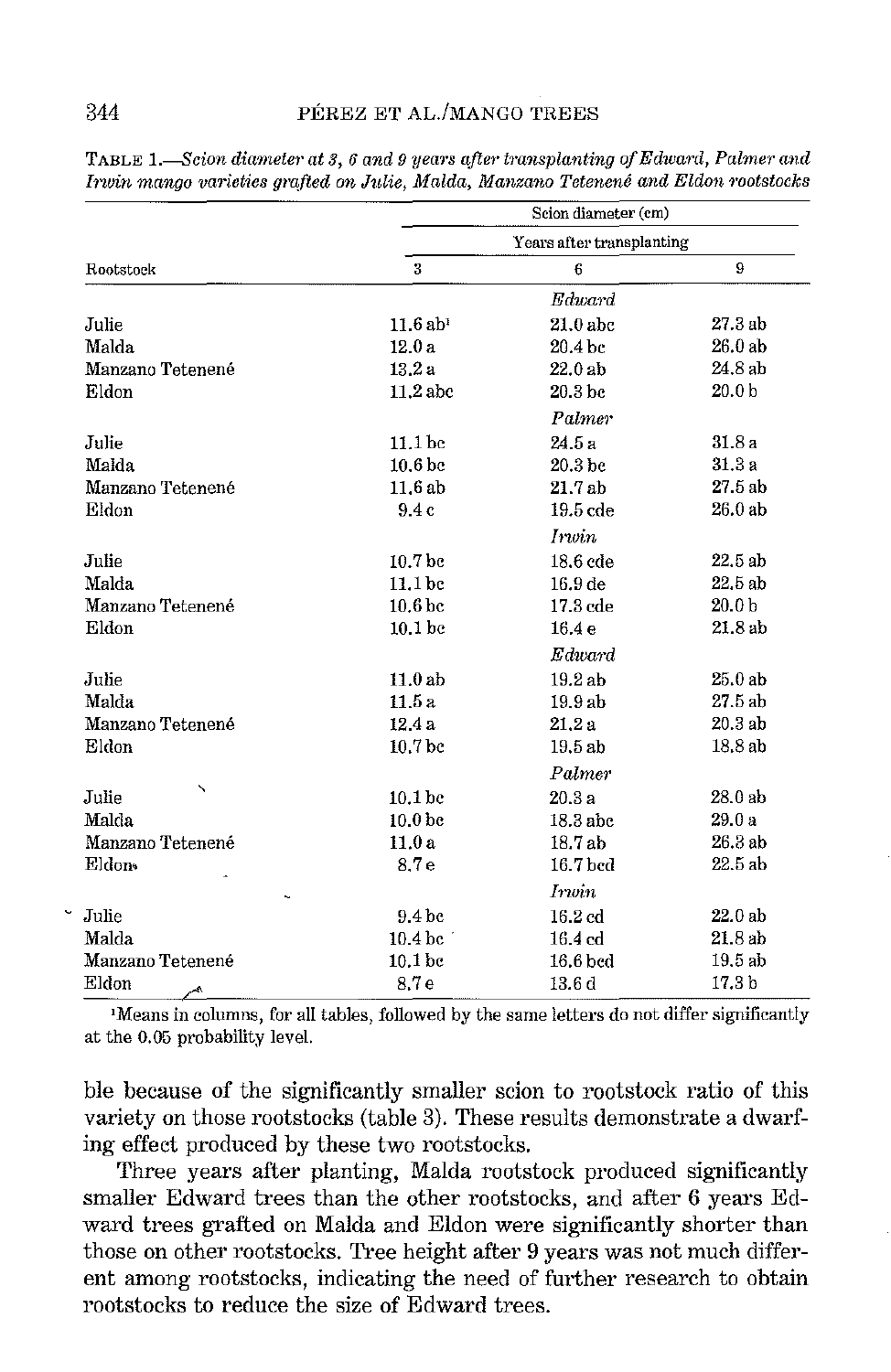## J. Agric. Univ. P.R. VOL. 71, NO. 4, OCTOBER, 1987

| Rootstock        | Canopy width (m)<br>٠     |              |     |  |
|------------------|---------------------------|--------------|-----|--|
|                  | Years after transplanting |              |     |  |
|                  | 3                         | 6            | 9   |  |
|                  |                           | $\it Edward$ |     |  |
| Julie            | 2.9 <sub>bc</sub>         | 5.2ab        | 6.3 |  |
| Malda            | 3.0 <sub>ab</sub>         | $5.1$ abc    | 7.0 |  |
| Manzano Tetenené | 3.2a                      | 5.5 а        | 5.7 |  |
| Eldon            | $2.6$ bcd                 | 4.9 abc      | 5.6 |  |
|                  |                           | Palmer       |     |  |
| Julie            | 2.3 <sub>ed</sub>         | $4.9$ abc    | 7.0 |  |
| Malda            | $2.4 \text{ cd}$          | $5.0$ abc    | 6.7 |  |
| Manzano Tetenené | $2.6$ bed                 | $4.5$ bed    | 6.5 |  |
| Eldon            | 1.8 <sub>e</sub>          | 4.3 bcd      | 5.9 |  |
|                  |                           | Irwin        |     |  |
| Julie            | $2.2$ ed                  | $4.3$ bed    | 5.6 |  |
| Malda            | 2.5 cd                    | $4.1$ de     | 5.5 |  |
| Manzano Tetenené | $2.3\,\mathrm{ed}$        | 4.1 de       | 5.4 |  |
| Eldon            | 1.8 <sub>e</sub>          | 3.4e         | 4.5 |  |
|                  |                           |              |     |  |

TABLE 2.—Canopy width after 3, 6 and 9 years after transplanting of Edward, Palmer and Irwin mango varieties grafted on Julie, Malda, Manzano Tetenené and Eldon rootstocks

TABLE 3.—Scion/rootstock ratio of trees at 3, 6 and 9 years after transplanting on Edward, Palmer and Irwin mango varieties grafted on Julie, Malda, Manzano Tetenené and Eldon rootstocks

| Rootstock        | Scion rootstock ratio<br>Years after transplanting |                    |                    |
|------------------|----------------------------------------------------|--------------------|--------------------|
|                  |                                                    |                    |                    |
|                  |                                                    |                    | Edward             |
| Julie            | 0.95                                               | $0.91$ abc         | $0.92$ abc         |
| Malda            | 0.96                                               | 0.98a              | $1.06\,\mathrm{a}$ |
| Manzano Tetenené | 0.94                                               | 0.97ab             | 0.62c              |
| Eldon            | 0.96                                               | 0.96 <sub>b</sub>  | 0.70 <sub>bc</sub> |
|                  | Palmer                                             |                    |                    |
| Julie            | 0.91                                               | 0.84d              | $0.90$ abc         |
| Malda            | 0.94                                               | 0.90ab             | $0.91$ abc         |
| Manzano Tetenené | 0.95                                               | 0.86 <sub>bc</sub> | 0.95ab             |
| Eldon            | 0.92                                               | $0.85$ $cd$        | $0.86$ abc         |
|                  |                                                    | Irwin              |                    |
| Julie            | 0.88                                               | 0.87 abc           | 0.97ab             |
| Malda            | 0.93                                               | 0.97ab             | 0.96ab             |
| Manzano Tetenene | 0.95                                               | $0.96$ ab          | 0.98ab             |
| Eldon            | 0.86                                               | 0.84d              | $0.79$ abc         |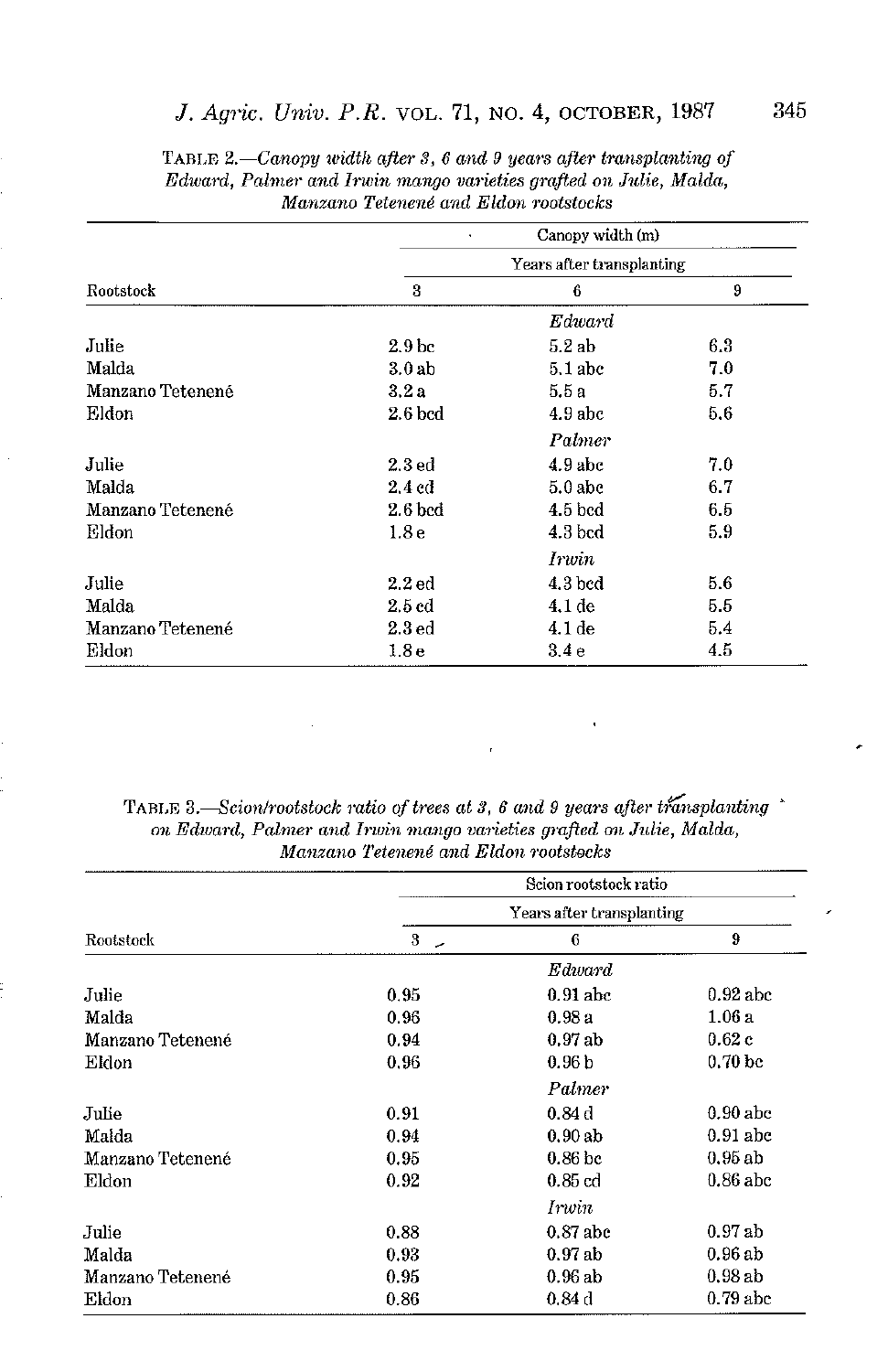|                  | Tree height (m)           |                  |                    |  |
|------------------|---------------------------|------------------|--------------------|--|
| Rootstock        | Years after transplanting |                  |                    |  |
|                  | 3                         | 6                | 9                  |  |
|                  |                           | Edward           |                    |  |
| Julie            | 2.8ab                     | 3.9 b            | 4.8ab              |  |
| Malda            | 2.4c                      | 3.6c             | $4.6$ abe          |  |
| Manzano Tetenené | 2.9ab                     | 4.2 <sub>b</sub> | 3.7 bcd            |  |
| Eldon            | 2.7 bed                   | 3.7 c            | 3.6 bcd            |  |
|                  | Palmer                    |                  |                    |  |
| Julie            | 3.0a                      | 4.8 a            | 5.5a               |  |
| Malda            | 2.9 a                     | 4.8a             | 6.2a               |  |
| Manzano Tetenené | 2.8ab                     | 4.6 a            | 5.8 a              |  |
| Eidon            | 2.4 ed                    | 4.2 <sub>b</sub> | 5.1ab              |  |
|                  |                           | Irwin            |                    |  |
| Julie            | 2.4cd                     | 3.1 d            | $3.6$ bed          |  |
| Malda            | $2.2\,\mathrm{d}$         | 2.9d             | $3.1\,\mathrm{cd}$ |  |
| Manzano Tetenené | 2.1 de                    | 3.0 d            | 3.1 cd             |  |
| Eldon            | 2.0e                      | 2.5e             | 2.9 d              |  |

**TABLE 4.—Tree height at 3, 6 and 9 years after transplanting of Edward, Palmer and** *Invin mango varieties g·mfted on Julie, Malda, Manzano Tetenene and Eldon motstocks* 

Yield efficiency, measured as the number of fruits produced per cubic meter of canopy, decreased with tree age and height. Therefore, pruning or other size control should be practiced as the trees get older.

Rootstock effects on yield efficiency were not significant for Edward and Palmer at the three ages measured. Efficiency is apparently influenced more by the environment than by the rootstock.

Irwin grafted on Julie was significantly less efficient at the third and ninth year. There was no significant difference among rootstocks for yield efficiency of Irwin variety when the trees were 6 years old.

## Number and weight of fruits per tree

Table 5 indicates the natural tendency of trees to increase in fruit number and total weight as trees become older. This effect was least in the Edward variety. Results show that those trees whose size was reduced significantly due to the rootstock on which they were grafted, such as Edward on Maida, Edward on Eldon, Palmer on Eldon, and Irwin on Eldon, also yielded significantly less fruit.

This result indicates that Eldon and Maida, when used as rootstocks, may reduce tree size and yield per tree. A similar situation has been reported for apple (1) in which fruit yields were negatively correlated with tree size. To compensate for this situation in mango, the possibility of closer planting distances should be explored.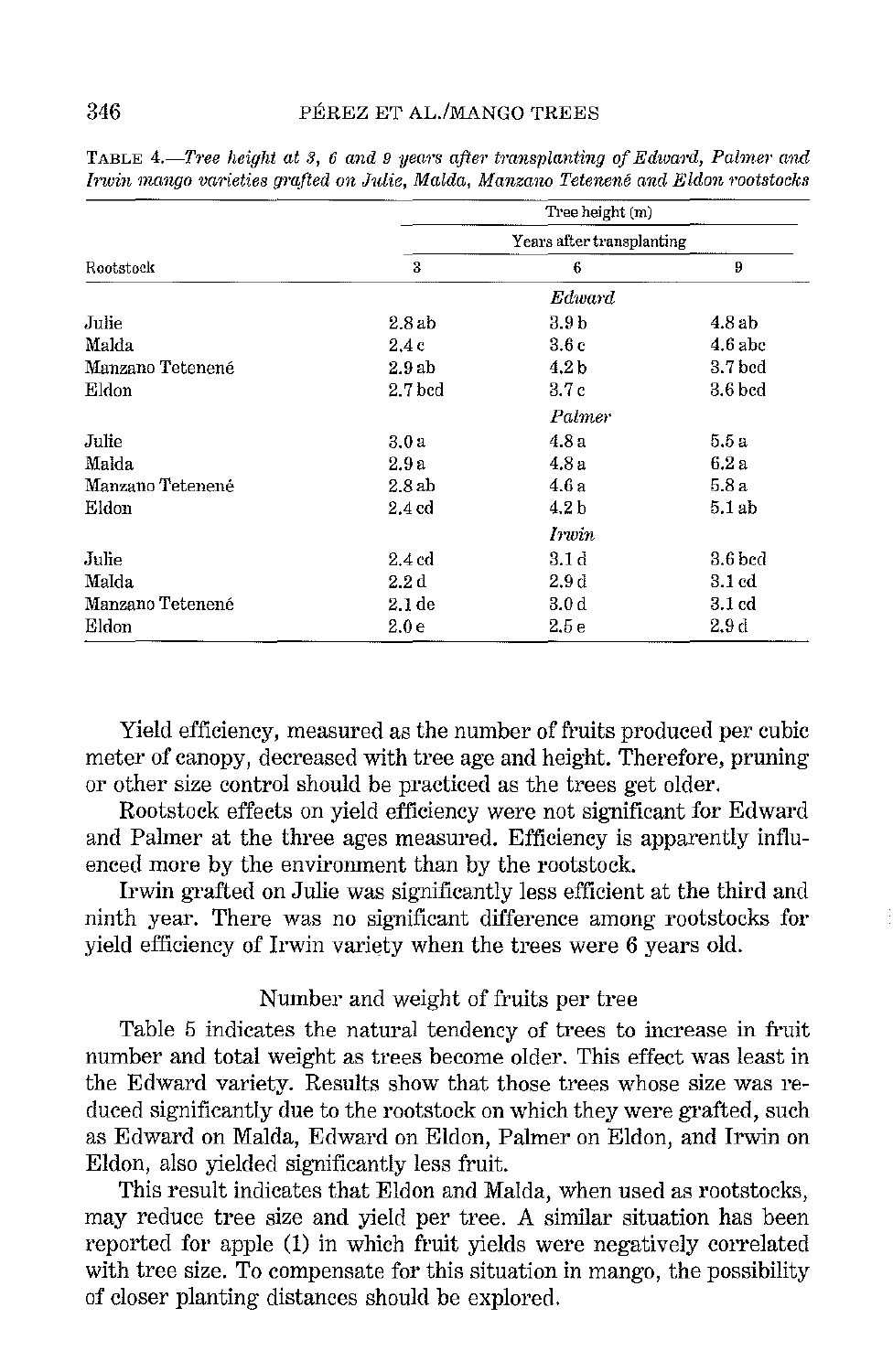| Rootstock        | Years after transplanting |                  |           |  |
|------------------|---------------------------|------------------|-----------|--|
|                  | 3                         | 6                | 9         |  |
|                  |                           | Number           |           |  |
|                  |                           | Edward           |           |  |
| Julie            | 39 bed                    | 167 he           | $140$ cde |  |
| Malda            | 24 d                      | $130$ bed        | 184 bede  |  |
| Manzano Tetenené | 52 bed                    | 150 bc           | 102 e     |  |
| Eldon            | 33 cd                     | $104$ bed        | 106e      |  |
|                  |                           | Palmer           |           |  |
| Julie            | 34 cd                     | 141 bc           | 501 a     |  |
| Malda            | 38 bed                    | 87 cd            | 171 bede  |  |
| Manzano Tetenené | 64 bc                     | 76 c             | 360 abcd  |  |
| Eldon            | 19 d                      | 37 d             | 193 bede  |  |
|                  | <i>Irwin</i>              |                  |           |  |
| Julie            | 107 a                     | 277 a            | 387 ab    |  |
| Malda            | 121 a                     | 194 ab           | 380 abc   |  |
| Manzano Tetenené | 106 a                     | 189 ab           | $132$ de  |  |
| Eldon            | 72 <sub>b</sub>           | 123 bed          | 166 bcde  |  |
|                  | Weight (kg)               |                  |           |  |
|                  |                           | Edward           |           |  |
| Julie            | 17 <sub>bc</sub>          | 71 ab            | 67 c      |  |
| Malda            | 11c                       | 54 bc            | 84 bc     |  |
| Manzano Tetenené | 24 abc                    | $67$ ab          | 49 c      |  |
| Eldon            | 16 <sub>bc</sub>          | 50 <sub>bc</sub> | 43 c      |  |
|                  | <b>Palmer</b>             |                  |           |  |
| Julie            | 18 <sub>bc</sub>          | 69 ab            | 236 a     |  |
| Malda            | 19 <sub>bc</sub>          | 47 bc            | 98 bc     |  |
| Manzano Tetenené | 33 a                      | 38 bc            | 168 ab    |  |
| Eldon            | 9c                        | 19 c             | 84 bc     |  |
|                  | Irwin                     |                  |           |  |
| Julie            | 30ab                      | 88 a             | 121 bc    |  |
| Malda            | 32a                       | 71 ab            | 121 bc    |  |
| Manzano Tetenené | 33a                       | 70 ab            | 42 c      |  |
| Eldon            | 20 abc                    | 45 <sub>bc</sub> | 55c       |  |

TABLE 5.—Number and weight of fruits per tree at 3, 6 and 9 years after transplanting of Edward, Palmer and Irwin mango varieties grafted on Julie, Malda, Manzano Tetenené and Eldon rootstocks

#### **RESUMEN**

### Cómo la relación patrón-esqueje influye el crecimiento y la producción de árboles de mangó

En el Centro de Investigación y Desarrollo de Fortuna, en la costa semiárida del sur, se estudió el crecimiento y el rendimiento de mangoteros en tres edades usando diferentes combinaciones de patrones e injertos. Se encontró que el diámetro de los árboles injertados varió según su edad, pero que después de 6 años la variedad Palmer tenía el tronco más grueso. Le seguieron las variedades Edward e Irwin. Eldon fue el patrón más eficaz